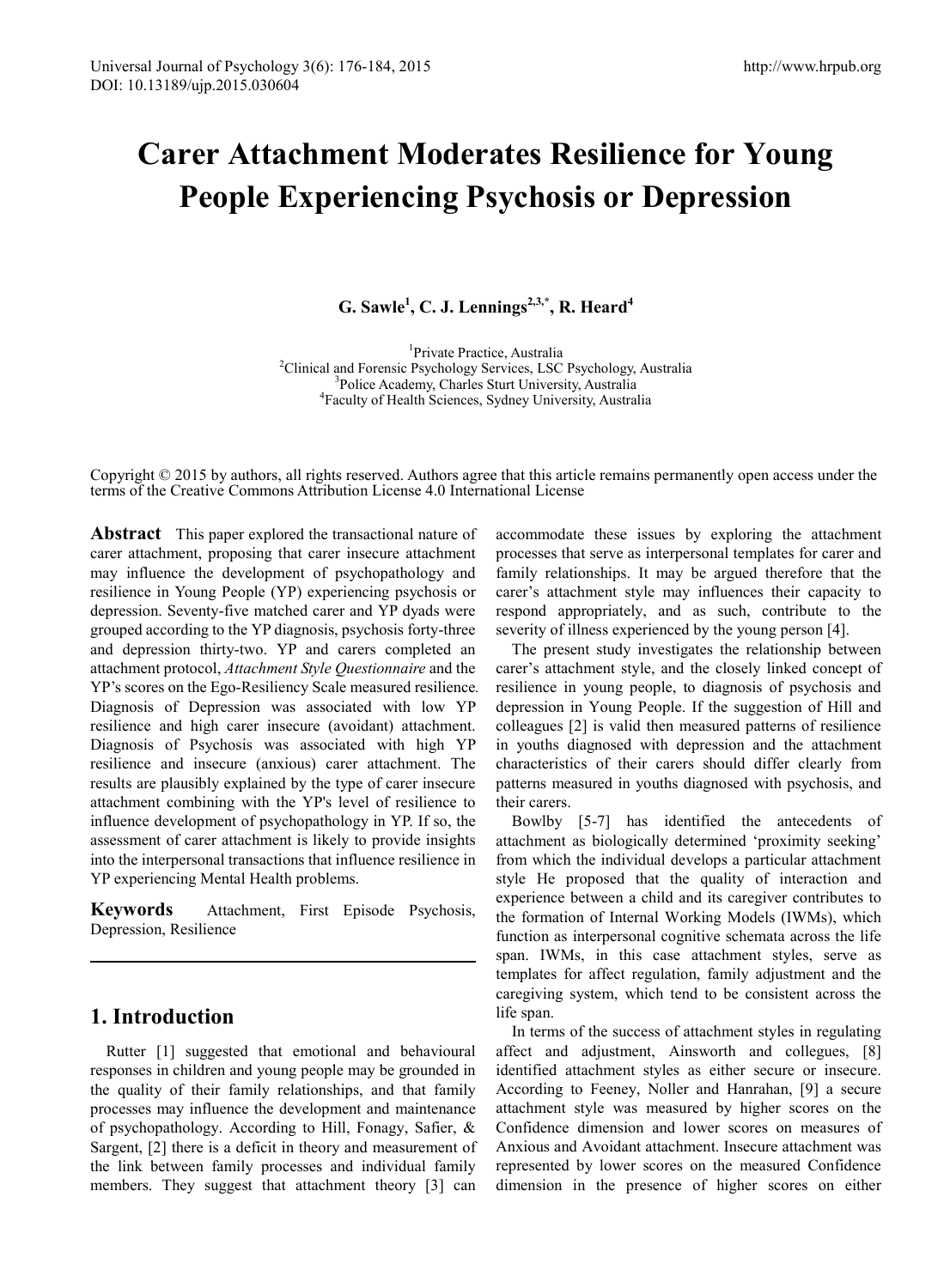Anxious attachment (Preoccupation with Relationships or Need for Approval) or Avoidant attachment (Discomfort with Closeness or Relationships as Secondary) or higher scores on both Anxious and Avoidant attachment.

Anxious attachment relationships are marked by interpersonal intrusion, anxiety, and the fear of attachment dissolution. Avoidant attachment is insecure because the attachment bonds are weak, often because the avoidantly attached person is rejecting and has not learned how to form stable and rewarding attachments. Mikulincer & Shaver [10] found insecure attachment to be associated with early onset depression and psychosis; specifically, depression has been associated with an Anxious attachment style and psychosis with Avoidant attachment. On the other hand Mickelson and colleagues [11] found that the strength of association did not differ, nevertheless, attachment styles provide a way of assessing individual differences in the expression of interpersonal responses to the Caregiver-Young Person dyad.

A key factor in understanding the dynamic nature of attachment relates to what attachment styles represent. Mikulincer and Shaver [12] make the point that although attachment styles, Secure, Anxious and Avoidant, provide a convenient categorical nomenclature, the dimensional aspects of attachment require that research subjects are distributed continuously rather that categorically.

#### **1.1. Resilience**

Attachment styles influence the manner in which individuals form constructs and attributions about their psychosocial experiences, including defective organisation of attention and distortions of essential schemata [13]. Schemata influence emotional responses and affect the manner in which the individual appraises a social situation in order to maintain a coherent image of self (14, 15]. Such schemata, developed from the caregiver-self interaction [16], serve to predict and maintain self-other relationships and provide the basis for coping strategies used to regulate attachment-sensitive social and emotional distress [17] and thus form the foundation for what is generally called Resilience [10], defined here as the ability to be competent and adaptive despite the experience of significant stressors. Implicit in this definition is the understanding that resilience contributes to, but does not guarantee, good outcomes and that resilience is inferred by adaptive behaviour in the context of threats to normative development [18] Rutter, [19], points out that the diversity of responses to environmental risk factors, including psychosocial and physical difficulties, and individual variations in response and rates of recovery from adverse conditions, have fostered investigations into the construct of resilience.

Bowlby's attachment theory [3] may contribute to understanding the development of resilience and vulnerability. This model proposes that an infant develops

the active cognitive schemata of his/her caregiver and the surrounding environment, employing them to predict the caregiver's behaviour and to regulate his/her own behaviour, ultimately internalising these schemata as attachment experiences and employing them as prototypes for later relationships. According to Egeland and colleagues [20] resilience can be understood as a developmental process that becomes organised by way of transactions between and within individuals. From this perspective, individual characteristics and environmental dynamics influence behaviours that may shape vulnerability and risk or protective factors [21].

According to Lazarus and Folkman [22] stress is the perception that demands exceed the individual's resources, which jeopardises a positive sense of self. Stress may interact with attachment styles and stimulate resilience-associated responses, for example, by activating attachment related proximity seeking as a means to buffer adverse conditions. However, protracted negative caregiver interactions may hypersensitize stress responses, increasing the likelihood of attachment insecurity and a disabled resilience response and the likelihood for expressions of psychopathology. Partial support for this perspective has been suggested by Gumley, and colleagues [23] who suggest that the attachment system may provide a meaningful construct to explore the developmental and transactional sources of emotional regulation and resilience.

It is proposed that an individual's attachment experiences influence their developmental outcomes because the level of attachment security they encounter affects how they categorise and organise their life experience, which in turn influence their resilience [24]. However, it is essential that the connection between attachment and psychopathology not be understood as being deterministic, but rather that attachment and psychopathology are understood to be associated with a coalescence of risk and protective dynamics influencing the probability of individual's degree of resilience [21].

Following Sroufe and colleagues [21] we predicted that YP resilience, irrespective of a diagnosis of depression or psychosis, was positively associated with their carer's secure attachment. However, it was also expected that where Carers revealed insecure attachment, those young people with psychosis would reveal a stronger negative relationship between resilience and Carer discomfort with closeness (avoidant attachment style) than depressed young people.

Conversely, for young people with depression, we expected attachment styles indicating Carer anxious attachment styles, (such as Preoccupation with Relationships), to negatively mediate the relationship between diagnosis and resilience.

# **2. Method**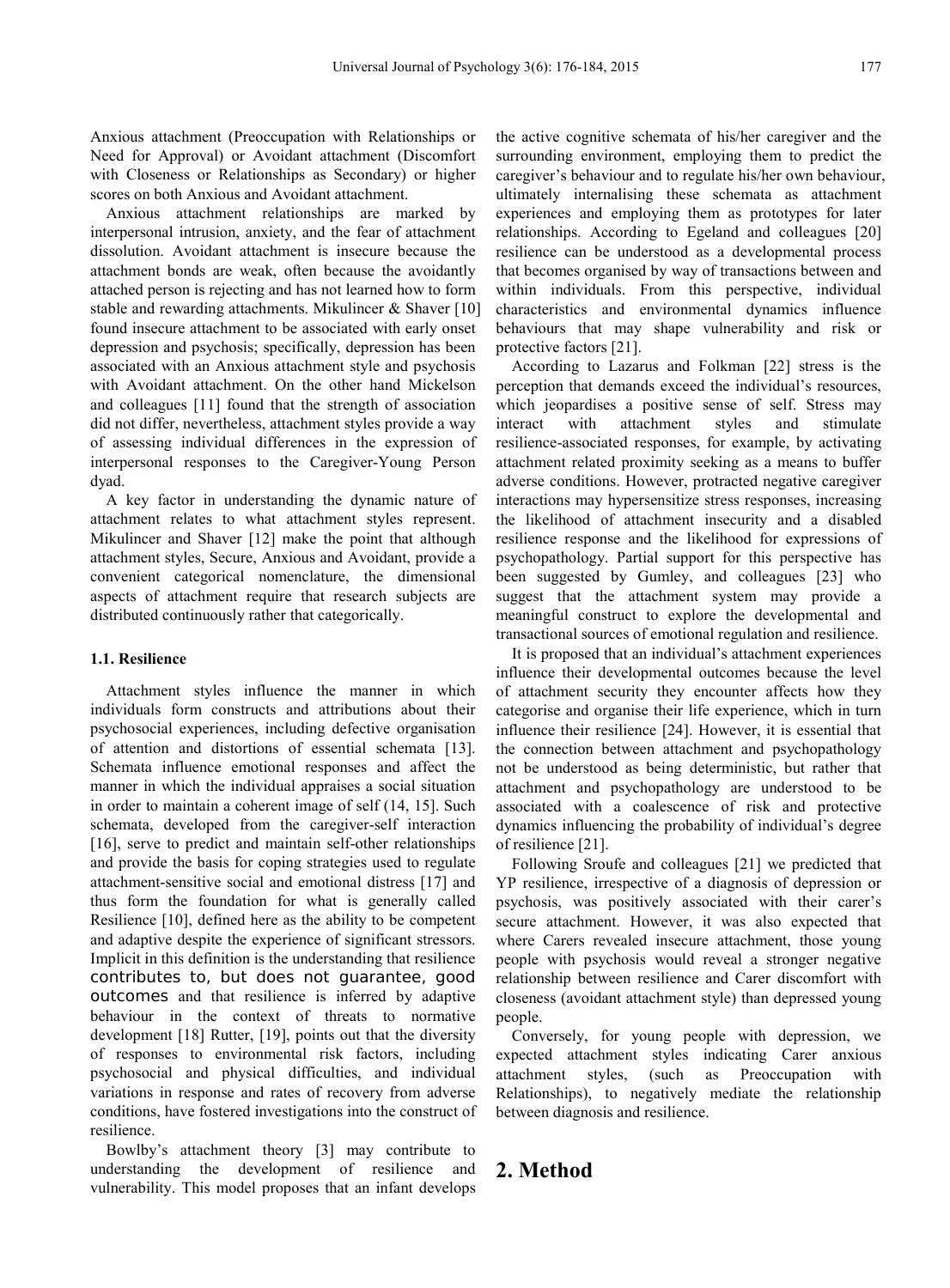Ethical permission for this research was granted by the Human Research Ethics Committees of Sydney West Area Heath Service (Approval No. 06/004).

#### **2.1. Participants**

A total of 75 Young People ( $n = 47$  males,  $n = 28$ ) females) aged between 15 and 25 years old  $(M = 19.68)$ years;  $SD = 2.71$ ) and their current principal familial caregiver (5 males, 70 females) aged between 23 and 57 (M = 45.73 years; SD = 7.56*)* participated. Two groups of young participants were identified.

The first group of Young People ( $n = 43$  (57.3 %); M =  $20.09$ ; SD = 2.22) had received a diagnosis of First Episode Psychosis. This group  $(n = 33 \text{ males}, n = 10 \text{ females})$ ranged in age from 17 to 25 years old  $(M = 20.09$  years; SD  $= 2.22$ ) while their Carers ranged from 24 to 57 years (M  $=$ 46.19 years;  $SD = 7.46$ ). The second group of participants was an age-matched comparison group of 32 (42.6%) Young People ( $n = 14$  males,  $n = 18$  females) aged between 15 and 25 years (M *= 19.13;* SD = 3.21) who were experiencing affective disorders. Their Carers  $(n = 4$  males,  $n = 28$  females) ranged in age from 23 to 54 (M = 45.13;  $SD = 7.78$ ).

#### **2.2. Measures**

#### 2.2.1 Attachment

Attachment was measured using the Attachment Style Questionnaire (ASQ) [25]. The ASQ is a continuous measure containing 40 items in five subscales*.* Evidence indicates support for the psychometric properties of the ASQ. Secure attachment (Confidence, 8 items) showed acceptable reliability, with alpha  $= 0.80$ . Reliability for Insecure attachment was more variable, but within acceptable limits for research purposes: Discomfort with Closeness (10 items) alpha =  $0.84$ ; Need for Approval, (7) items) alpha =  $0.79$ ; Preoccupation with Relationships (10) items) alpha = 0.76; Relationships as Secondary (7 items) alpha =0 .76. Test re-test reliability measured at 10 weeks ranging from .67 to .78 indicated that the measure had acceptable levels of stability [25].

## 2.2.2 Resilience

Psychological resilience is characterised by a person's ability to bounce back from negative emotional experiences and to respond flexibly to the changing demands of stressful experiences [26]. In this study, the Ego-Resiliency Scale (ER89) [27] was used to assesses Young People's psychological resilience. The scale consists of 14 items requiring responses on a 4-point Likert scale. High scores correspond with high levels of resilience. The scale has been shown to have a coefficient alpha reliability of .76. [27] Across a five-year assessment period the test-retest reliabilities were .67 and .51 (adjusted for attenuation) for females and males respectively.

## 2.2.3. Severity of Illness

New South Wales Health implemented the Mental Health Outcome and Assessment Tools (MH-OAT [28]) to ensure the collection of minimum standard data on consumers, including young people accessing mental health services who have experienced early-onset mental illness. Included in these tools are the Health of a Nation Outcome Scales for Children and Adolescents (HoNOSCA) [29], the standard measure used for Young People up to 17 years; and the Health of a Nation Outcome Scales (HoNOS) [30], the equivalent measure used for people above the age of 18. Adequate levels of validity and reliability are associated with these measures [31]. The HoNOS or HoNOSCA were used depending on the age of the YP at the time of assessment in accordance with the NSW Mental Health clinical guidelines.

The HoNOSCA includes the four domains: Behaviour, including disruptive behaviour, overactivity, self-injury and substance abuse; impairment, reflecting, academic impairment, physical illness and disability; symptoms, including, psychotic, somatic and emotional indicators; and social measures, including problems with family and peers, poor self-care and school attendance [32]. The HoNOS is comprised of four domains: Behaviour, overactive, aggressive, disruptive or agitated behaviours, self-harm and problems with substance abuse; impairment, reflecting cognitive and physical disability; symptoms, indicating positive symptoms, depressed mood and other mental or behavioural problems; Social and vocational factors reflecting relationship problems, living conditions and difficulties with daily living [33]. Possible scores on the HoNOSCA range from 0-52 while those on the HoNOS range from 0-48, higher scores reflecting greater severity of illness. In accordance with the MH-OAT, the criteria for illness severity are measured by the baseline total on the HoNOS (18+years) or HoNOSCA (12-17years).

Item variation between the HoNOSCA and HoNOS scales poses a problem for data comparability. To make the scores from these measures compatible, a severity metric was developed by assuming conceptual equivalence between the four subscales of each measure and converting these to percentages. Thus the formula for standardising the two scales (to a common metric) is as follows: (HoNOS/48)\*100 and (HoNOSCA/52)\*100. In this study the common metric was identified as HoNOS/CA.

#### **2.3. Procedure**

The groups were recruited from three Mental Health Services; Adult MH servicing the needs of people over the age of 18 years, Child and Adolescent Mental Health Services (CaAMS) and Headspace, a Mental Health service dedicated to the provision of Mental Health services to YP 15-25. The primary criterion for participation was a diagnosis of first episode psychosis or depression, the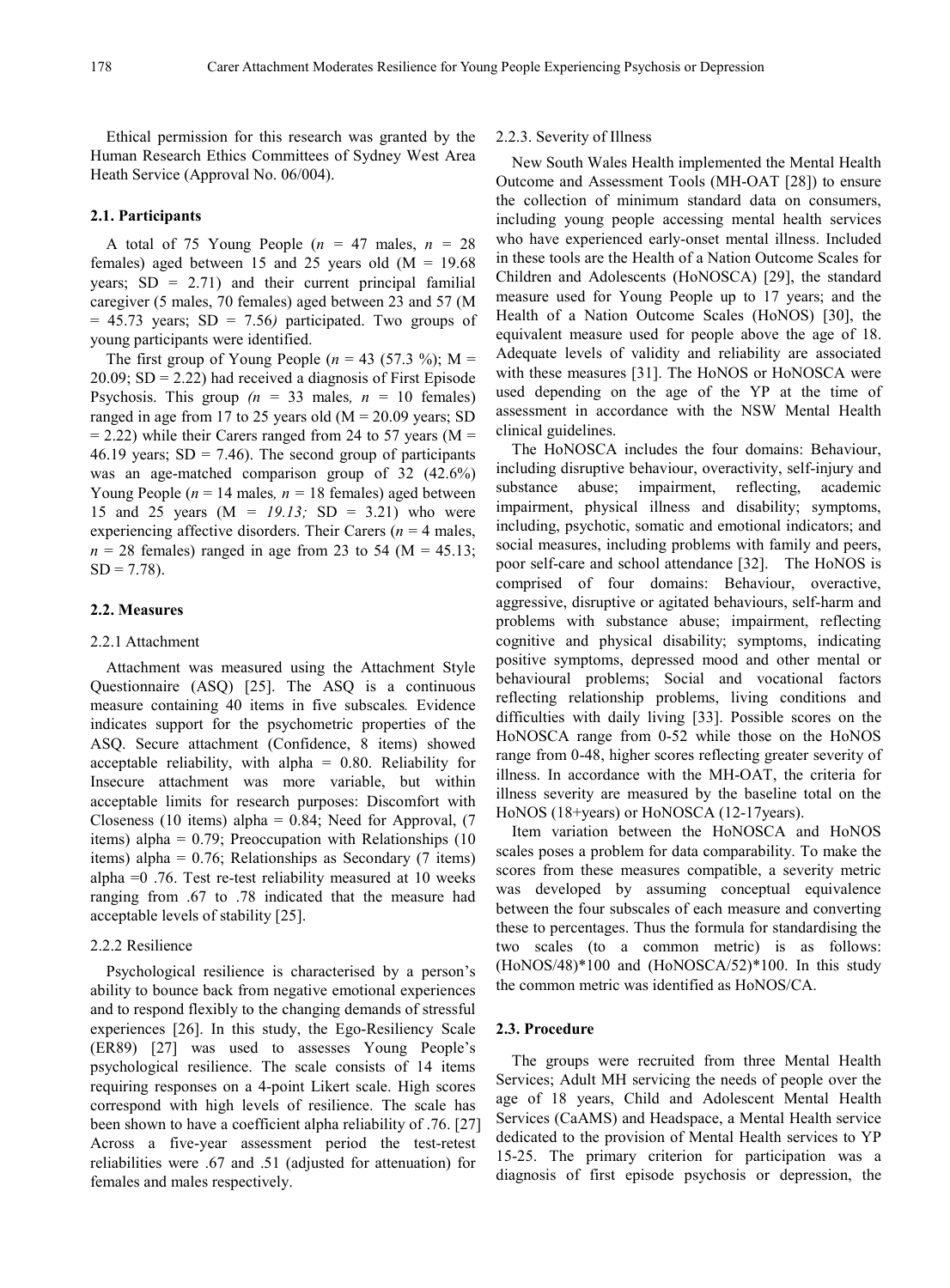diagnosis having been made by a psychiatrist working at the Area Mental Health Service. All YP and their carers were approached at the time of their first psychiatric assessment and diagnosis of psychosis or depression. Only complete dyads of carer and YP were included in the study.

## **2.4. Data Analysis**

To explore the relationship between the dependent variable of diagnosis and the predictor variables of attachment style and YP resilience, the analytic strategy was to use univariate and multivariate discriminant function analyses (DFA), with diagnosis (psychosis vs depression) as the outcome variable. This approach allows relationships between diagnosis, resilience and Carers' attachment style to be explored while controlling for the variables of young person's attachment style and symptom severity as measured by the HoNOS/CA. No group mean comparisons are reported here because the object of the study was to uncover relationships within the set of continuous predictors, related to diagnosis. This is fundamentally a correlational procedure.

The number of predictors permitted for multivariate  $DFA = n-2$ , although Poulson and French [34] recommend a five-to-one ratio of cases-to-predictors for DFA. In this analysis, 12 continuous predictor variables were examined. They were the young person's five attachment style scores, their resilience score, and the five attachment style scores of their carer. The measure of severity of illness at examination was also included in the predictor variable set, to control for possible confounding of diagnosis with severity.

The continuous variables were screened for normality by calculating skewness and kurtosis. Variables were either normal, or showed non-normality too minor to distort the planned analysis. Predictor variables were screened for multicolinearity with Pearson correlations. All intercorrelations were < 0.6. The primary dichotomous predicted variable, diagnosis (psychotic/depressed), was dummy-coded, with psychosis coded 1 and depression coded 2.

Point biserial correlations, also known as Simple Discriminant Function Analyses, are the correlational form

used to compare dummy-coded group membership to a continuous predictor variable. They are equivalent to a between-groups t-test, producing identical p values when t-test assumptions are met, as they were here, with the advantage over t-tests of including a strength of effect measure in the form of a correlation coefficient. They are directly comparable to the multivariate DFA used for the multivariate stage of the analysis. The point-biserial correlations identified simple bivariate relationships between group (psychotic/depressed) and all 12 predictor variables. Predictor variable patterns which distinguished diagnoses were further examined using multivariate discriminant function analysis (DFA). As with the point-biserial correlations, the variable predicted was diagnosis; psychosis or depression. For ease of interpretation, results are presented here in the more familiar regression format, rather than as discriminant function equations.

Because of the direction of dummy coding, positive point biserial correlations or DFA beta weights indicate young people diagnosed with depression tended to have a higher score on the continuous predictor than young people diagnosed with psychosis. Negative correlations or beta weights indicated the opposite pattern. The analyses were conducted using SPSS v18 and v19., and Instat +  $v3.036$ .

Within group correlations between YP and Carers' attachment were not significant, however they are available from the author.

## **3. Results**

Table 1 reports the means, standard deviation and range for the Carers and Young People's attachment styles by the Young Person's group membership.

Table 2 reports the means, standard deviations and ranges for the resiliency variable for the combined sample and the group of Young People with depression or psychosis separately. When correlating group with resilience an  $r_{\text{nb}}$  =  $-0.317$ ,  $p = 0.006$  indicated that psychotic YP were found to experience significantly greater resilience than depressed YP.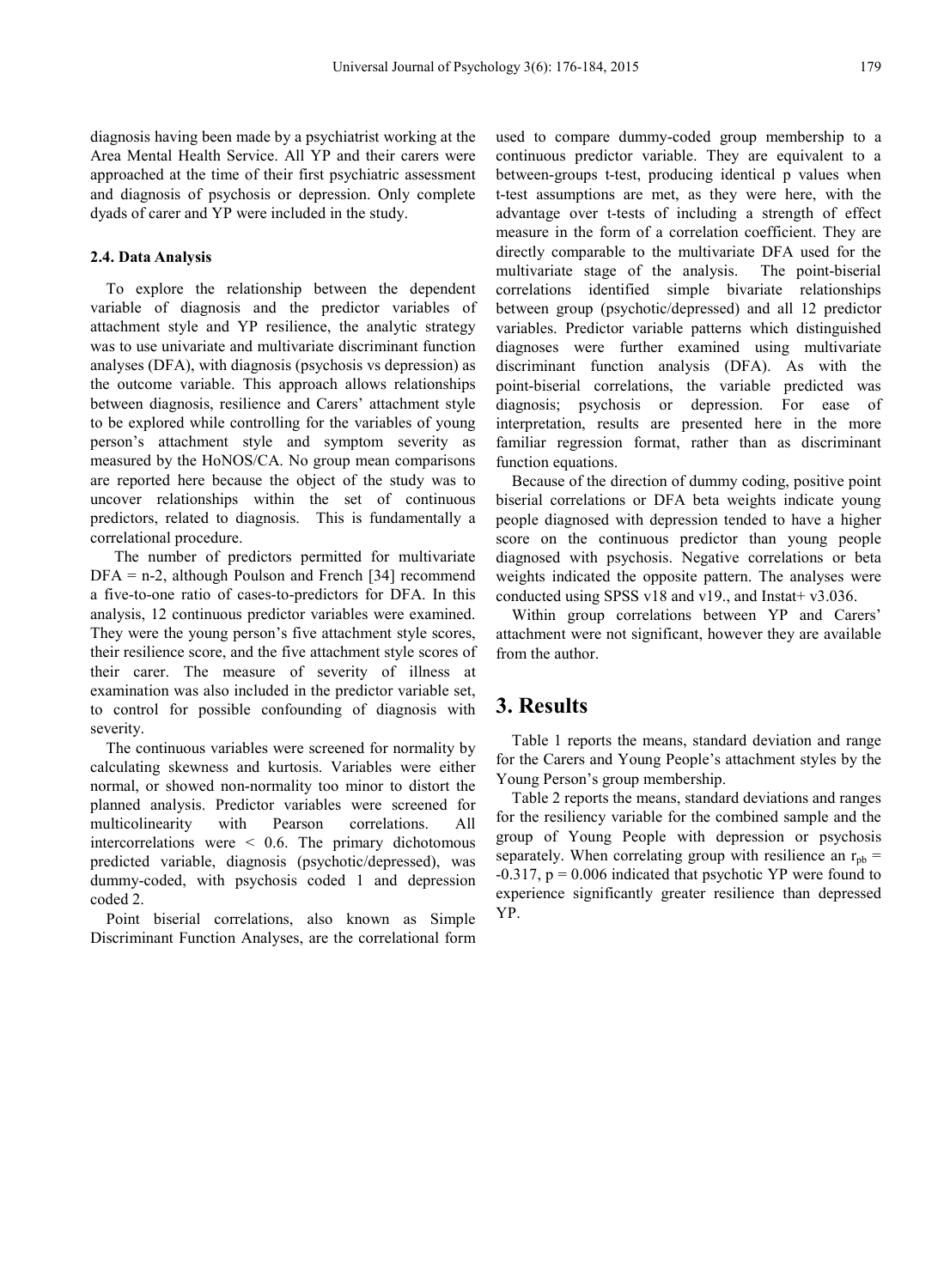| Variable                                        | N  | (%)    | Mean  | <b>SD</b> | Range        |      |
|-------------------------------------------------|----|--------|-------|-----------|--------------|------|
|                                                 |    |        |       |           | Min          | Max  |
| <b>Total Carer Attachment Styles</b>            | 75 | (100)  | 37.99 | 21.80     | $\mathbf{1}$ | 75   |
| Confidence                                      |    |        | 34.41 | 6.27      | 17           | 45   |
| Discomfort with Closeness                       |    |        | 45.45 | 12.86     | 21           | 75   |
| Relationships as Secondary                      |    |        | 16.13 | 5.38      | 8            | 32   |
| Need for Approval                               |    |        | 20.97 | 6.80      | 10           | 40   |
| Preoccupied with Relationships                  |    |        | 26.53 | 6.92      | 11           | 45   |
| Avoidant                                        |    |        | 3.25  | .56       | 2            | 5    |
| Anxious                                         |    |        | 3.15  | .83       |              | 5    |
| <b>Attachment Styles Carers of Psychotic YP</b> | 43 | (57.3) |       |           |              |      |
| Confidence                                      |    |        | 34.26 | 6.40      | 17           | 44   |
| Discomfort with Closeness                       |    |        | 36.44 | 7.51      | 21           | 51   |
| Relationships as Secondary                      |    |        | 16.21 | 5.64      | 8            | 32   |
| Need for Approval                               |    |        | 21.63 | 6.65      | 10           | 34   |
| Preoccupied with Relationships                  |    |        | 26.86 | 7.27      | 11           | 45   |
| Avoidant                                        |    |        | 3.34  | .47       | 2.25         | 4.63 |
| Anxious                                         |    |        | 3.30  | .78       | 2.08         | 4.77 |
| <b>Attachment Styles Carers of Depressed YP</b> | 32 | (42.6) |       |           |              |      |
| Confidence                                      |    |        | 34.63 | 6.20      | 21           | 45   |
| Discomfort with Closeness                       |    |        | 57.56 | 7.38      | 40           | 76   |
| Relationships as Secondary                      |    |        | 16.03 | 5.10      | 8            | 28   |
| Need for Approval                               |    |        | 20.09 | 7.01      | 10           | 40   |
| Preoccupied with Relationships                  |    |        | 26.09 | 6.50      | 11           | 41   |
| Avoidant                                        |    |        | 3.11  | .65       | 1.75         | 4.81 |
| Anxious                                         |    |        | 2.95  | .87       | 1.23         | 4.92 |

**Table 1.** Attachment Dimensions of Carers of Psychotic and Depressed YP

|  | Table 2. Resilience of Total, Psychotic and Depressed YP |  |  |  |
|--|----------------------------------------------------------|--|--|--|
|--|----------------------------------------------------------|--|--|--|

| Variable                      | N  | (%)    | Mean  |      | Range |     |
|-------------------------------|----|--------|-------|------|-------|-----|
|                               |    |        |       | SD.  | Min   | Max |
| <b>Total YP</b><br>Resilience | 75 | (100)  | 39.31 | 7.17 | 20    | 56  |
| Psychotic                     | 43 | (57.3) | 41.24 | 6.69 | 25    | 56  |
| Depressed                     | 32 | (42.6) | 36.68 | 7.05 | 20    | 51  |

Table 3 shows the bivariate relationships between predictor variables and diagnosis. Only one variable, Carer Discomfort with Closeness, was strongly correlated with diagnosis. Two variables, YP Preoccupation with Relationships and YP Resilience, were moderately correlated. Two other YP variables were weakly related to diagnosis.

**Table 3.** Correlations: Point biserial correlations between Young Person diagnosis (1=psychosis 2=depression) and predictor variable score

| $r_{\rm pb}$ | p      |
|--------------|--------|
| $-0.246$     | .035   |
| 0.152        | .196   |
| 0.139        | .238   |
| 0.276        | .017   |
| 0.381        | .001   |
| $-0.317$     | .006   |
| 0.001        | .993   |
| 0.029        | .806   |
| 0.817        | < 0.01 |
| $-0.017$     | .886   |
| $-0.112$     | .342   |
| $-0.055$     | .642   |
|              |        |

An initial discriminant function analysis (DFA), with all 12 predictor variables, was highly statistically significant  $(F_{12,62} = 21.97, p \le 0.001)$  and accounted for 81% of the variation in diagnoses. Examination of coefficients suggested only three variables was responsible for the prediction, so the DFA was re-run using only these variables.

The second DFA was also highly significant  $(F_{3,71} =$ 88.28,  $p < 0.001$ ) and accounted for 79% of variation in diagnoses.

Interestingly, symptom severity and YP's attachment style were not related to diagnosis, therefore there was no further exploration of these variables.

Table 4 shows that the three significant predictors were YP Resilience, Carer Discomfort with Closeness, and Carer Preoccupation with Relationships. Beta weights suggested a diagnosis of psychosis is associated with *lower* Carer Discomfort with Closeness, *higher* Carer Preoccupation with Relationships, and (paradoxically) *higher* YP Resilience. A diagnosis of depression is associated with *higher* Carer Discomfort with Closeness, *lower* Carer Preoccupation with Relationships, and *lower* YP Resilience.

**Table 4.** Weights and significance tests for predictors of diagnosis

| Predictor                                 | <b>Beta</b> | se                 | t                   | р         |
|-------------------------------------------|-------------|--------------------|---------------------|-----------|
| Constant                                  | 0.934       | $0.212 \quad 4.41$ |                     | < 0.001   |
| <b>YP</b> Resilience                      | $-0.011$    | 0.004              | $-2.93$             | 0.005     |
| Carer Discomfort with Closeness           | 0.034       |                    | $0.002 \quad 15.15$ | < 0.001   |
| Carer Preoccupation with<br>Relationships | $-0.023$    | 0.004              | $-5.6$              | $<$ 0.001 |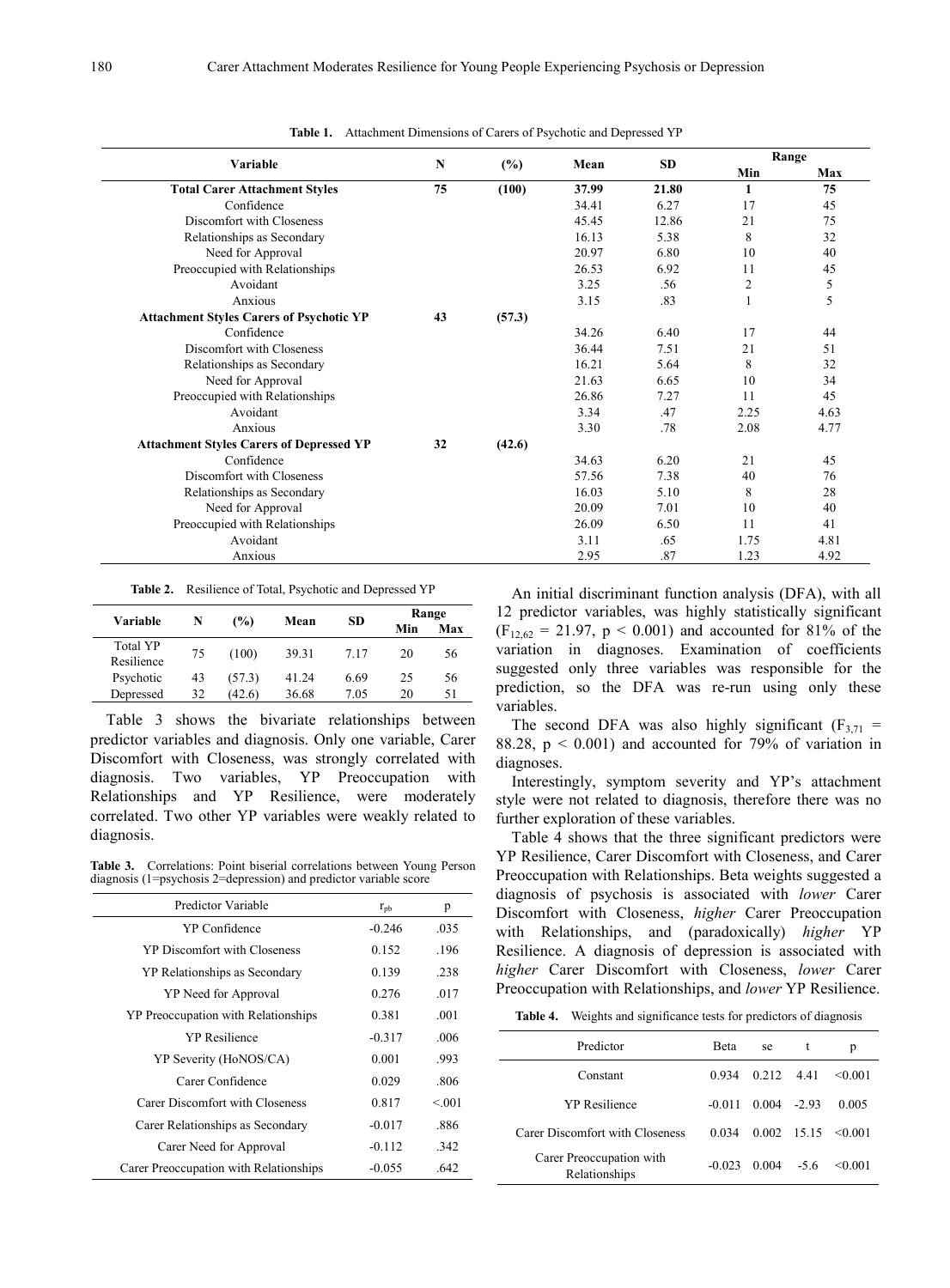## **4. Discussion**

In this study, a diagnosis of psychosis was found to be associated with higher resilience, compared to a diagnosis of depression. Prior research [35] has suggested that secure attachment, indicating a positive sense of self and the capacity to seek others for emotional support during stressful conditions, are precursors for resilience, however our results indicate that psychotic YP whose carer exhibited insecure attachment, low attachment avoidance (Carer Discomfort with Closeness) and high anxiety (Preoccupation with Relationships) were more resilient than the depressed YP who experience high levels of carer avoidant attachment (Carer Discomfort with Closeness) and low anxious attachment (Preoccupation with Relationships). It should be noted that the YPs attachment per se was not related to their diagnosis.

The attachment system may be understood as a mix of attachment dimensions that interact with attachment styles in which coherence is the key. Thus, when things cohere, attachment is protective, but when there is a lack of coherence, greater vulnerability is to be expected. For example, when stress is experienced, the individual's attachment system, which reflects the developmental relationship between the YP and their carer, is activated setting the occasion for the expression of the attachment system (secure or insecure).

Where the attachment system is insecure, there is a potential for the individual to develop depression. Compared to secure individuals insecure Preoccupied YP are more highly prone to depression because they perceive themselves as lacking self-confidence and experience feelings of unworthiness [36, 37].

Preoccupied individuals attempt to validate themselves by actively seeking proximity with a caregiver and, in so doing, become overly dependent, increasing the likelihood of developing a dysthymic perspective in the context of their need for intimacy not being requited at a level commensurate with their emotional needs. This situation may be exacerbated when the Anxious Preoccupied individual experiences caregiving from an Avoidantly attached carer. In this context the interpersonal interactions may be represented by overt proximity seeking from the Anxious YP and rejection from the Avoidant carer.

This study found support for the negatively mediating relationship between carer insecure attachment and diagnosis. YP who experienced carers high on Avoidance were found to experience depression, while the experience of an Anxious carer was found to be associated with YP experiencing psychosis. These results suggest that the influence of carer attachment insecurity may be understood to set the occasion for the development for type of psychopathology developed.

At times of significant stress, the caregiver's attachment system becomes activated eliciting attachment related behaviours reflecting the IWM associated with their

attachment dispositions. For example, an Avoidant carer may be characterized as having a positive view of self and a negative perspective on others. The Young Person who has an Avoidant carer may experience a carer who lacks genuine affection and expresses emotion in a cold or derisive response to support or comfort seeking from the care receiver. This contrasts with the Anxious carer who may express real albeit over concern and intrusive anxiety in response to a negative view of themselves and yet a positive view of others.

The Anxious carer expresses over-caring and over-controlling dispositions however compared to avoidant carers, anxious carers are not unresponsive or unavailable [38]. Rather they are motivated by a need to support care receivers because they are strongly affectedly connected with them and feel obligated and hope that their altruism may be reciprocated because they are concerned that they will be valued and accepted. Thus their need for attachment is great but their expression can be overly involved and obtrusive. In contrast to Avoidant cares, Anxiously attached persons have been found not to be neglectful nor lacking in empathy, rather they are over-involved and compulsive with their caregiving, but not without evidence of affection [39].

Feeney, [40] investigated the attachment characteristics of caregivers and found that secure carers were more sensitive, responsive and cooperative than insecure carers. Avoidant carers were inconsistent in terms of their responsiveness and low on compulsive caring. The Anxious carers tended to fall between the Avoidant and securely attached cohorts, indicating that they experience greater attachment security relative to avoidant carers. This aspect of relative attachment security may contrast with the avoidant carer's lack of availability towards the YP and be reflected in the anxious carer's heightened level of availability to the care receiver.

Mikulincer and colleagues [41] have proposed that attachment figure availability strengthens reliance on the attachment figure and encourages the development of self-regulation. These authors also found that psychological unavailability predicted low resiliency. This position was supported by the results in this study where the YP who experienced avoidant carers were found to be low in resilience, on the other hand YP assessed as being resilient experienced anxious caregivers. It may be argued that due to the transactional nature the carer/care recipient relationship, the resilient YP experiencing psychosis positively influenced their Anxious carers and moderated the expected negative association related to carer anxiety.

The transactional perspective may be supported by the characteristic responses of resilient YP who exhibit a broader repertoire of coping and behavioural responses that are likely to promote attunement between Young People and their cares. However, these characteristics are unlikely to be available to those low on resilience whose experience of avoidant caregiving is likely to be associated with rejection and a dismissing disposition towards proximity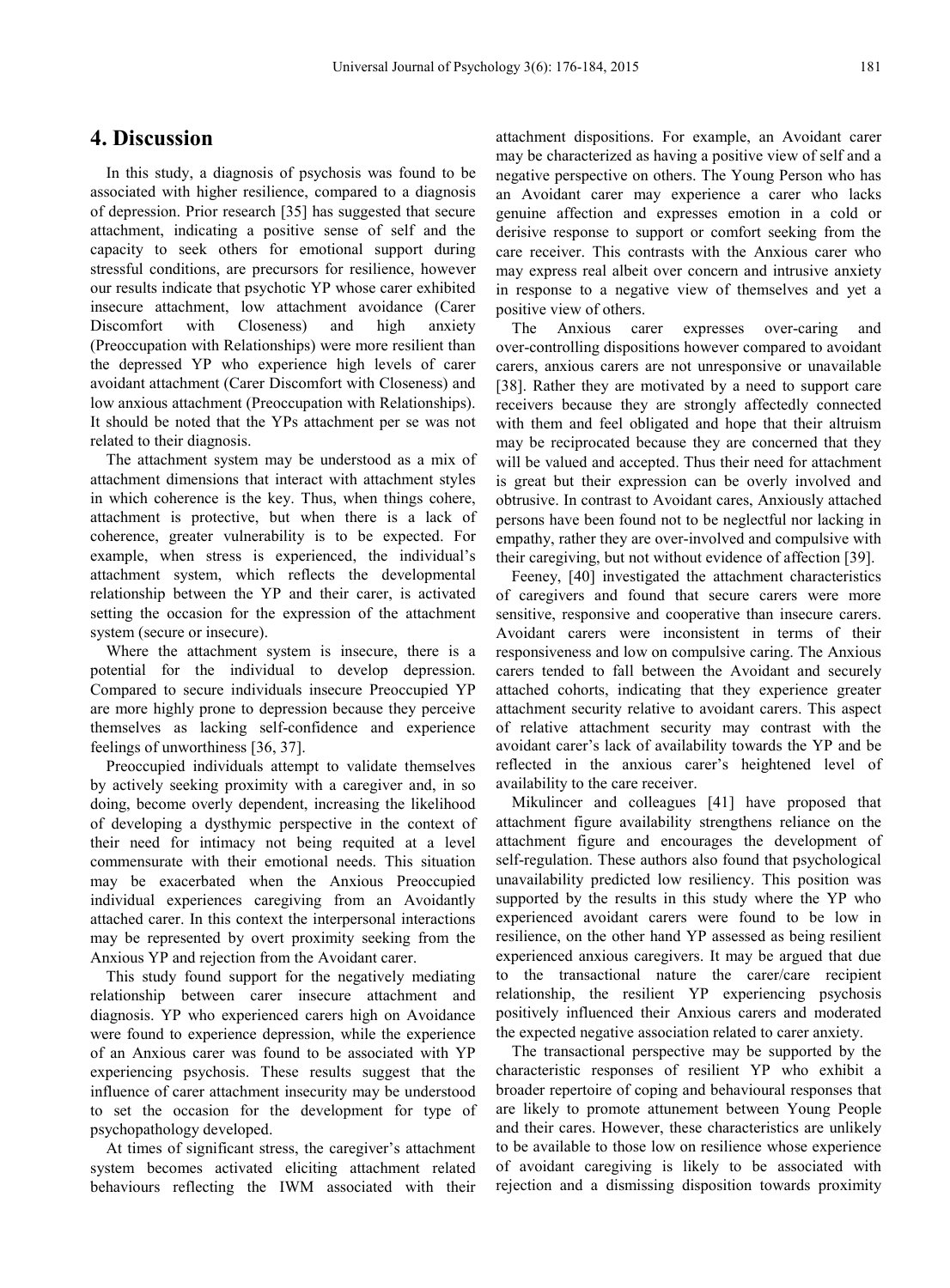seeking.

Previous studies displayed an association between the Avoidant style and psychosis. This association has been systematically reviewed [23, 42]. These studies reflect a trend towards Avoidant attachment being the paramount indicator of a diagnosis of psychosis. However, research also indicates that attachment styles vary and that Secure attachment [43] Anxious attachment [44] and Disorganised attachment [45] have also been found to occur in samples of psychotic subjects.

It is worth noting however that the overrepresentation of relative insecure attachment characteristics in people experiencing psychosis cannot discretely account for the expression of psychopathology. Rather it is the underlying constituents of attachment styles for example, impaired interpersonal sensitivity, dysregulated emotional expression, attentional control and related psychological processes that may mediate and moderate the development and course of psychopathology [46].

## **4.1. Strengths and Limitations**

The strength of this study resides in the fact that the YP in the sample were representative of the clinical characteristics often associated with presentation to Early Intervention services: the age of the carers was similar between the two groups, and there was a preponderance of long term female carers, indicating that the attachment systems between the Young People and their carers were well established and therefore likely to be an accurate representation of the attachment relationship between carers and YP generally.

Ideally a larger sample would have improved the study since the number of subjects classified into the five attachment styles rendered the analysis under-powered, increasing the likelihood of Type 2 errors while the correlational nature of the study precluded assumptions of causality and the size of the sample curtailed the possibility of running a more sophisticated analysis.

#### **4.2. Clinical Implications**

This research indicates that the carer-care seeker attachment relationship plays an important part in the development and maintenance of mental health. From this perspective an assessment of the attachment relationship at presentation to mental health services may provide insights into positive and negative dispositions that may enable treatment and aid the process of recovery. In this research much has been made of the quality of carer's attachment relationship. Bowlby [5] has made it clear that blaming the carer for the onset and maintenance of mental illness is unhelpful. He argues that "it has long been recognized that the misguided behaviours of parents is more often than not the product of their own difficult and unhappy childhood" [5 p. 145]. This study was not about the causes of psychosis

or depression, or a comparison of differences between well and unwell YP. The sample was from a population already identified as symptomatic. Rather, we sought to identify factors that might influence the type of symptomatology developed. Further research that explores the role of carer's Expressed Emotion [47] in the development of resilience is likely to provide further insights into the influences of attachment transactions of YP experiencing mental health problems.

The expected negative influence of carer insecure attachment on the level of resilience experienced by the YP was moderated by the level of the YP's resilience. The Depressed YP who experienced Avoidant caring were found to express lower levels of resilience than YP whose carers' were Anxiously attached. These results provide a degree of support for the notion that carer attachment moderates the predictive role of resilience, nevertheless, while carer attachment insecurity may contribute to the development of psychopathology in Young People, attachment needs to be understood as a possible contributor rather than the defining characteristic of developmental competencies and vulnerabilities.

# **5. Highlights**

- Investigates the relationship between carer's attachment style, and resilience, to recovery from psychosis and depression in Young People.
- resilience was found to be higher in YP experiencing psychosis when compared to the depressed group.
- YP people who experienced carers high on Avoidance were found to experience depression,
- The experience of an Anxious carer was found to be associated with YP experiencing psychosis.

## **REFERENCES**

- [1] Rutter M. Psychosocial influences: Critiques, findings and research tools. *Dev Psychopathol,* 2000; *12*:375-406.
- [2] Hill J, Fonagy P, Safier E. & Sargent J. The ecology of attachment in the family. *Fam Proc,* 2003; *42*(2):205-221.
- [3] Bowlby J. *Attachment and loss* (Vol. 1). London: The Hogarth Press; 1970
- [4] Hooley JM. Expressed emotion and psychiatric illness: From empirical data to clinical practice. *Beh Ther.* 1998; *29*:631-646.
- [5] Bowlby J. *A Secure Base: Clinical Applications of Attachment Theory.* London: Routledge; 1988
- [6] Bowlby J. *Attachment and Loss: Loss Sadness and Depression* (Pimlico Edition ed. Vol. 3). London: Hogarth Press; 1988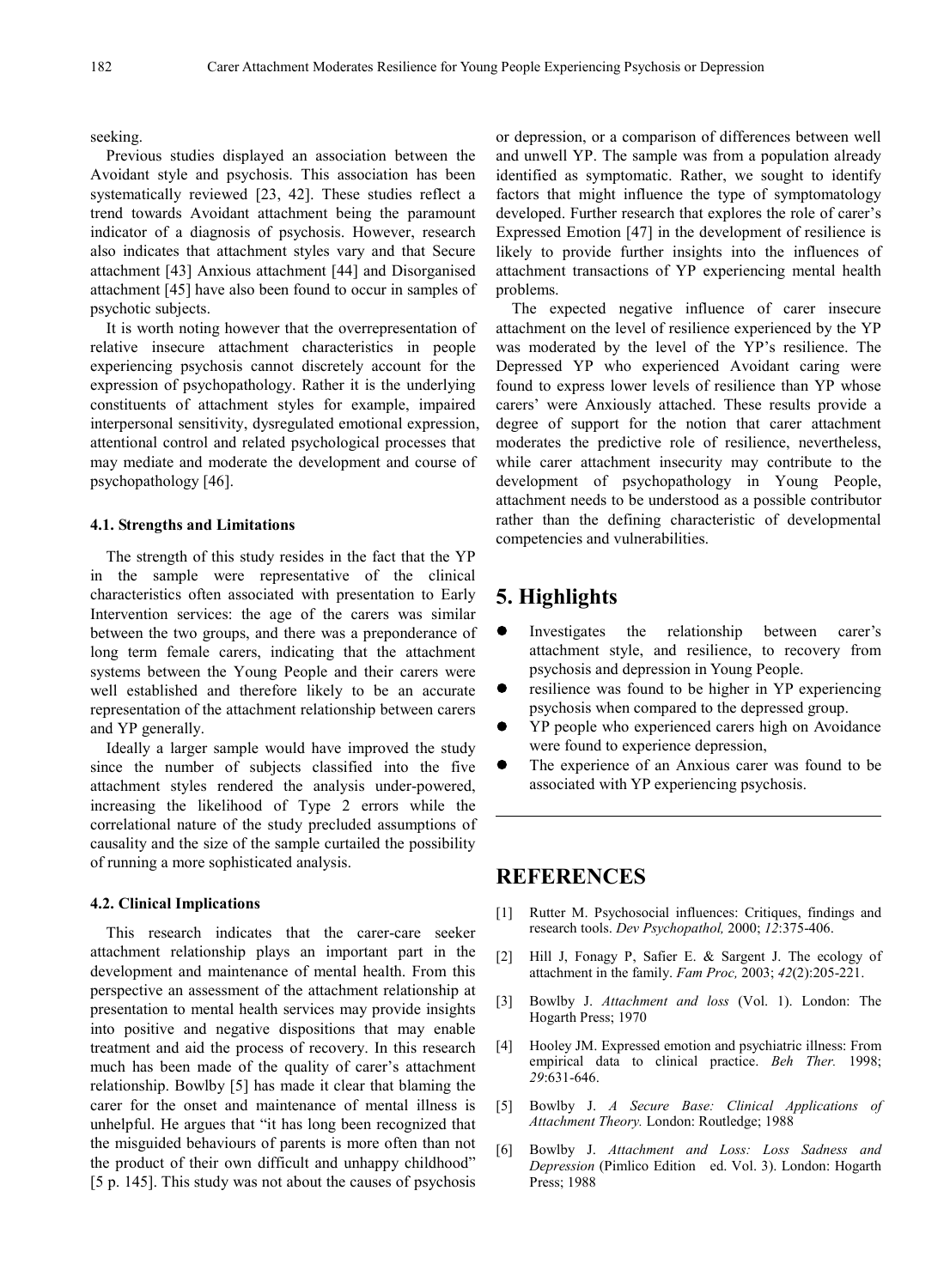- [7] Bowlby J. *Attachment and Loss: Separation Anger and Anxiety* (Pimlico Edition ed. Vol. 2). London: Hogarth Press; 1988
- [8] Ainsworth M. Blehar M. Waters E. & Wall S. *Patterns of Attachment: A Psychological Study of the Strange Situation*. Hillsdale, NJ: Erlbaum. 1978
- [9] Feeney J. & Collins NL. Interpersonal safe haven and secure base caregiving processes in adulthood. In Rholes WS & Simpson JA (Eds.). *Adult Attachment: Theory, Research and Clinical Implications.* New York: The Guilford Press; 2004. p. 300-338
- [10] Mikulincer M. & Shaver PR. *Attachment in adulthood: Structure, dynamics and change*. New York: The Guildford Press. 2007
- [11] Mickelson KD. Kessler RC. & Shaver PR. Adult attachment in a nationally representative sample. *J Pers Soc Psychol,*  1997; *73:*1092-1106.
- [12] Mikulincer M. & Shaver PR. Attachment theory and emotions in close relationships: Exploring the attachment-related dynamics of emotional reactions to relational events. *Pers Relatsh,* 2005; *12*(2):149-168.
- [13] Perris C. The development of dysfunctional cognitions in patients with schizophrenia *Cognitive therapy with schizophrenic patients*. New York: The Guilford Press. 1989. p. 25-28
- [14] Collins, NL. Working models of attachment: Implications for explanation, emotion, and behavior. *J Pers Soc Psychol*  1996; *71*(4):810-832.
- [15] Humfress, H. O'Connor, TG., Slaughter J. Target M. & Fonagy P. General and relationship-specific models of social cognition: explaining the overlap and discrepancies. *J Child Psychol Psychiatry,* 2002; *43*(7):873-883.
- [16] Hammen CL. Burge D. Daley S.E. Davila J. Paley B. & Rudolph KD. Interpersonal attachment cognitions and prediction of symptomatic responses to interpersonal stress. *J Abnorm Psychol,* 1995; *104*(3):436-443.
- [17] Kear-Colwell, J. J. & Sawle, G. A. Coping strategies and attachment in pedophiles: Implications for treatment. *Int J Offender Ther Comp Criminol,* 2001; *45*(2):171-182.
- [18] Masten, A.S. Ordinary magic: Resilience processes in development. *Am Psychol,* 2001; *56*(3):227-238.
- [19] Rutter, M. Categories, dimensions and the mental health of children and adolescents. 2003. *Annals of the New York Academy of Sciences, 1008*, 11-21.
- [20] Egeland, B., Carlson, E. & Sroufe, L. A. Resilience as process. *Dev Psychopathol,* 1991; *5*:517-528.
- [21] Sroufe, L. A., Coffino, B. & Carlson, E. A. Conceptualizing the role of early experience: Lessons from the Minnesota longitudinal study. *Dev Rev,* 2010; *30*(1):36-51.
- [22] Lazarus, R. S. & Folkman, S. *Stress, Appraisal and Coping*. New York: Springer. 1984.
- [23] Gumley AI. Taylor HE. Schwannauer M. & MacBeth A. A systematic review of attachment and psychosis: measurement, construct validity and outcomes. *Acta*

*Psychiatr Scand*; 2013Apr;129(4):257-74 DOI: 10.1111/acps. 12172.

- [24] Fonagy, P. The development of psychopathology from infancy to adulthood: The mysterious unfolding of disturbance. *Infant Mental Health J,* 2003; *24*(3):212-239.
- [25] Feeney JA., Noller P. & Hanrahan M. Assessing adult attachment. In M. B. Sperling & W. H. Berman (Eds.), *Attachment in Adults: Clinical and Developmental Perspectives* New York: Guilford Press. 1994. p. 128-152
- [26] Tugade M. & Fredrickson B. Resilient individuals use positive emotions to bounce back from negative experiences. *J Pers Soc Psychol,* 2004; *86*:320-333.
- [27] Block J. & Kremen AM. IQ and ego-resiliency: Conceptual and empirical connections and separateness. *J Pers Soc Psychol,* 1996; *70*(2):349-361.
- [28] New South Wales Department of Health. *Mental Health Outcome and Assessment Tools*. North Sydney, NSW: Author. 2001
- [29] Gowers S. Harrington R. Whitton A. Lelliott P. Beevor A. Wing J. et al. Brief scale for measuring the outcomes of emotional and behavioural disorders in children: Health of the Nation Outcome Scales for Children and Adolescents (HoNOSCA). *Brit J Psychiat,* 1999; *174*(5):413-416.
- [30] Wing JK., Beevor AS. Curtis RH. Park SB. Hadden S. & Burns, A. Health of the nation outcome scales (HoNOS). Research and development. *Brit J Psychiat,*  1998;*172*(1):11-18.
- [31] Pirkis J. Burgess P. Kirk P. Dodson S. Coombs T. & Williamson M. A review of the psychometric properties of the health of the nation outcome scales (HoNOS) family of measures. *Hlth Qual Life Outcomes,* 2005; *3*(1):76.
- [32] Harnett PH. Loxton NJ. Sadler T. Hides L. & Baldwin A. The health of the nation outcomes scales for children and adolescents in an adolescent in-patient sample. *ANZ J Psychiat,* 2005; *39*:129-135.
- [33] Burgess P. Pirkis J. & Coombs T. Do adults in contact with Australia's public sector mental health services get better?. *ANZ J Hlth Pol,* 2006;*3*(9):1-7.
- [34] Poulsen J. & French A. Discriminant function analysis, 2004. San Francisco, CA. Accessed from http://userwww.sfsu.edu/efc/classes/biol710/discrim/discrim. pdf
- [35] Sroufe LA. Egeland B. Carlson EA. & Collins WA. The development of the person: The Minnesota study of risk and adaptation from birth to adulthood. New York: The Guildford Press. 2005
- [36] Ames ME. Wintre MG. Birnie-Lefcovich S. Pratt MW. Pancer SM. Polviy J. et al., The moderating effects of attachment style on students' experience of a transition to university group facilitation programme. *Can J Behav Sc,*  2011;*43* (1):1-12.
- [37] Griffin DW. & Bartholomew K. Models of the self and others: Fundamental dimensions underlying measures of adult attachment. *J Pers Soc Psychol,* 1994;*67:*403-445.
- [38] Feeney J. Adult attachment and relationship function under